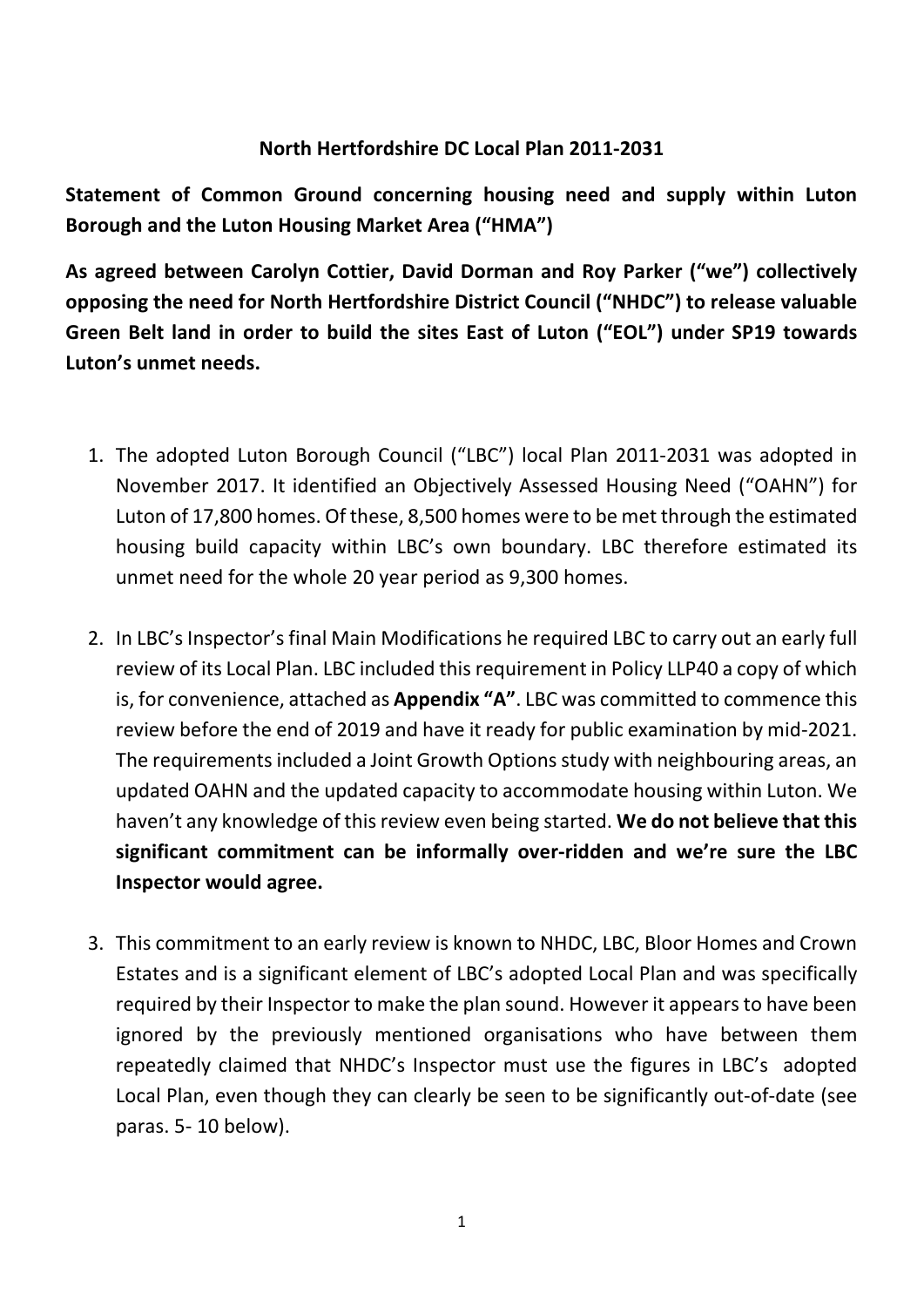- 4. We wish to register our concern that certain relevant and key documents do not appear in NHDC's examination library or documents, namely:
	- (a) LBC's adopted Local Plan 2011-2031
	- (b) The Appendices to ED4. ED4 is the LBC's Inspector's final report dated 1 August 2017. The Appendices list the Main Modifications ("MM") he required to the submitted Local Plan, which were then incorporated into LBC's adopted plan. These documents are readily available on the internet but we regard it as a failing of NHDC for them not to have been included.
- 5. The latest indication that we have on an up-to-date figure for LBC's OAHN is from the Opinion Research Services ("ORS") study of July 2020 which suggests the most robust figure would now be 16,700.
- 6. The 2019 Strategic Housing Land Availability Assessment ("SHLAA") was produced for LBC in November 2019 using as its base 1 April 2019. The forecast on completions plus the projection on identified sites amounted to 10,903 dwellings.
- 7. We initially examined LBC's development control committee minutes for the year ended 31 December 2020 plus the agenda for their meeting on 6 January 2021. We established 32 sites being granted permission for 2,730 dwellings that had not been included in the SHLAA (see **Appendix "B"** for summary and **Appendix "C"** for site details). In addition we then examined the committee minutes for the period 1 April to 31 December 2019 being the period immediately after the base date for the SHLAA. We identified a further 15 sites granted permission for 644 dwellings not included in the SHLAA (see **Appendix "D"** for site details). We also looked at committee minutes for the 6 months ended 31 March 2019 and identified another 12 sites granted permission for another 175 dwellings not in the SHLAA (see **Appendix "E"** for site details). Three of these were sites that were in the SHLAA but had grants for an additional 53 dwellings than previously expected. Two others were small sites with just 3 dwellings between them. In total therefore in nearly two years after the base date of the SHLAA we had identified sites granted permission for 3,549 more dwellings than in the SHLAA (see **Appendix "B" page 2** for analysis of housing mix). Our schedules have been prepared diligently but without the detailed knowledge of LBC's development control staff. We have worked in every case from their minutes and agendas of their planning meetings.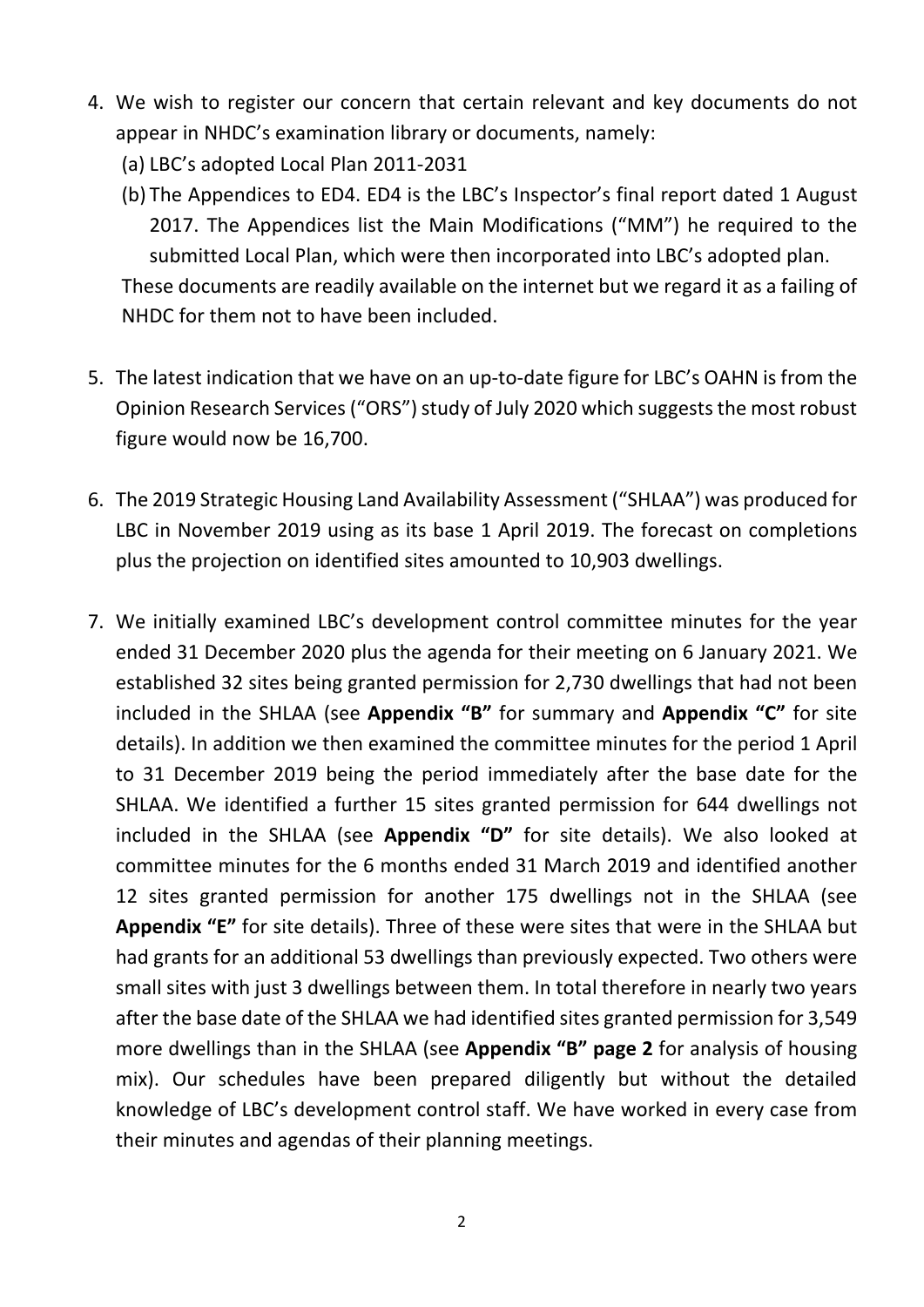- 8. Historically in LBC, since 2003 when housing mix analysis began, some 80**%** of dwellings were 1&2-bed and 20% 3+-bed (see **Appendix "B" page 2).** These additional 3,549 dwellings follow that same pattern. Whilst LBC's 2015 Strategic Housing Market Assessment ("SHMA") identified a need for many more 3+- bed dwellings, to achieve this LBC needs to change its policy. There is some movement in this direction more recently. There are examples in the development control minutes that LBC housing considers 2-bed accommodation can, in certain circumstances, be acceptable family accommodation. The movement that has become statistically noticeable is the movement between 1 and 2-bed dwellings. Between 2003 and 2019 the mix has been some 50% of dwellings were 1-bed, 30% were 2-bed and 20% were 3+ bed dwellings. In 2020 this moved to 43% 1-bed, 37% 2-bed and 20% still 3+ bed homes. In comparison Central Bedfordshire Council ("CBC")'s housing mix is more family orientated. For instance we are informed that for Houghton Regis North site 2 the housing mix is 30% 1 & 2-bed and 70% 3, 4 & 5 –bed properties.
- 9. LBC's adopted Local Plan identifies in Housing section 6 Tables 6.1, 6.2 and 6.3 that of its 17,800 OAN there is a need for 13,500 dwellings of 3+ bedroom dwellings (76%) over the period 2011-2031. Despite this need we show LBC's historic record in our attached Appendix "B" where only 20% of completions from 2003 to 2019 were 3+-bed. Then moreover this same percentage has continued in the extra grants that we identified up to 6 January 2021.

LBC cannot shift the whole of this burden to its neighbours. At best, in the period 2011-2031, CBC will be able to identify a number of properties to meet LBC's unmet housing need with a good contribution to 3+-bed.

Once again the above information shows that LBC needs to change its policy and this also points to the paramount need for the early review of the LBC Local Plan by mid-2021

10.LBC's capacity for building totals 14,452 when adding these additional grants to the SHLAA figures (10,903 + 3,549). However the SHLAA focuses on sites able to deliver at least 5 dwellings. Continuing to add just 30 dwellings per year for small windfall sites in the remaining 10 years adds 300 to the figures. Therefore it is reasonable to assume LBC housing capacity of 14,750 for 2011-2031. Any fall away from the identified sites are likely to be more than offset by new sites coming on stream including office to residential conversions and restoration of empty properties.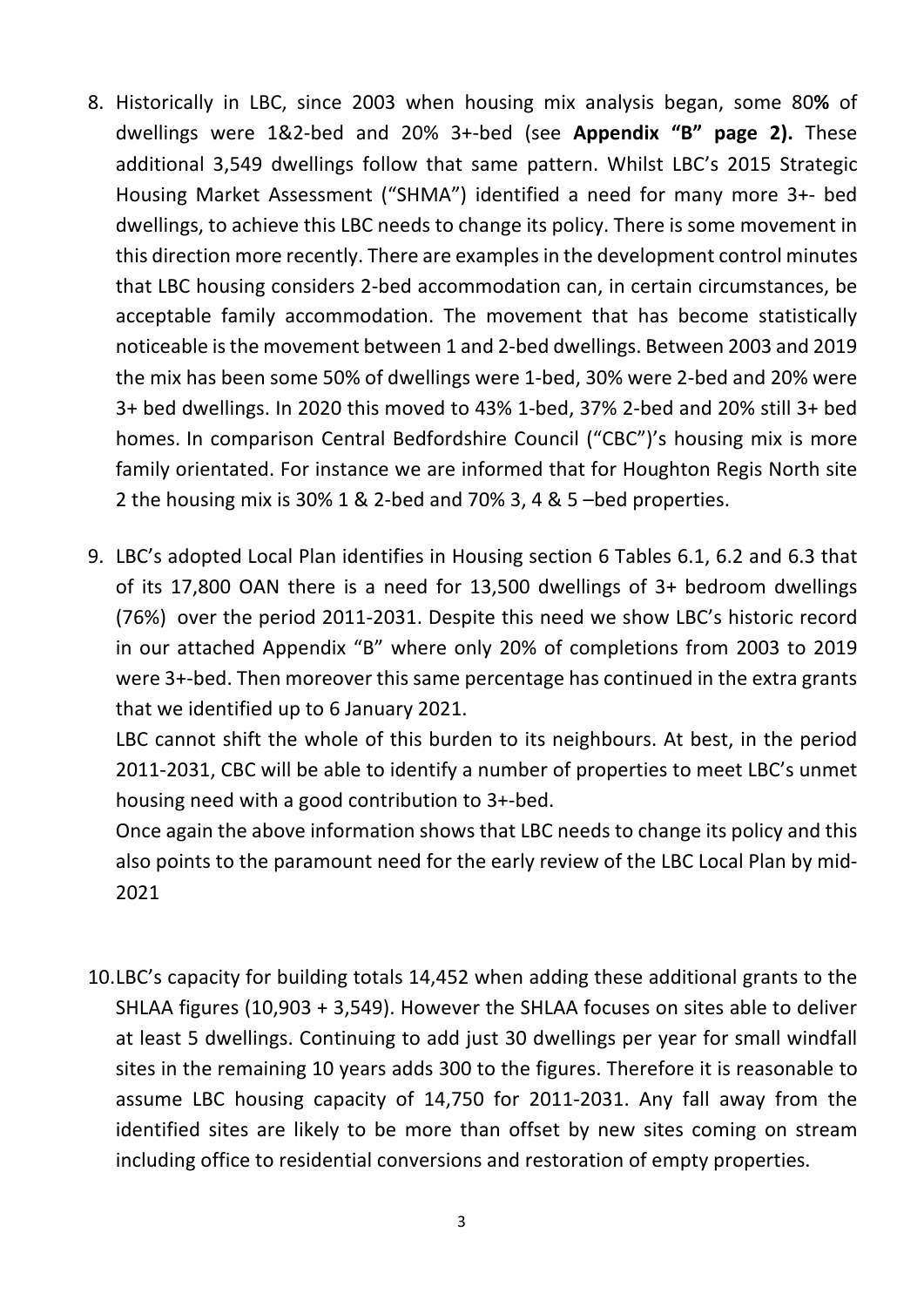11.An update on unmet need would then be:

| OAN                | 16,700    |
|--------------------|-----------|
| Less: LBC capacity | $-14,750$ |
| Unmet need         |           |

It should also be remembered that you do not need a buffer on the completed element of housing, which becomes relevant when you are already half way through the plan period. The above update based on best information currently available does not meet the criteria of LLP40. The early full review of LBC's adopted plan should be thoroughly carried out by LBC and put forward to a public examination.

- 12.We point out a provision of the NPPF in section 13 regarding Protecting Green Belt land. We all know provision 134 (a) to check the unrestricted sprawl of large built-up areas but we also refer to 136 which starts "*Once established, Green Belt boundaries should only be altered where exceptional circumstances are fully evidenced and justified, through preparation or updating of plans".* Where is the evidence that NHDC, LBC, Bloor Homes and Crown Estates have had regard to current information, as set out above, requiring the updating of LBC's plans? LBC's latest view of their OAHN was reduced by 1,200 and considered by ORS to be immaterial. LBC's updated 2019 SHLAA, based on a date of  $1<sup>st</sup>$  April 2019, identified 2,400 more dwellings than was in the adopted plan (10,903 – 8,500). Now we have identified some 3,500 more dwellings than were identified in the SHLAA. There can be no doubt that NHDC, LBC, Bloor Homes and Crown Estates know the adopted figures are out-of-date and show an excessive amount of unmet need for LBC. **We believe it is relevant for NHDC's Inspector to know why LBC has not complied with carrying out the early review required by policy LLP40.**
- 13.It is of significant concern that LBC have full knowledge of the above facts but have not notified either NHDC or CBC that they should be aware that their requirements to contribute towards LBC's unmet needs may be reduced. CBC is still expecting to supply 7,350 dwellings towards LBC's unmet needs.
- 14. It was noted that neither CBC nor Aylesbury Vale DC ("AVDC") were parties to the latest SOCG from NHDC, LBC, Bloor Homes and Crown Estates.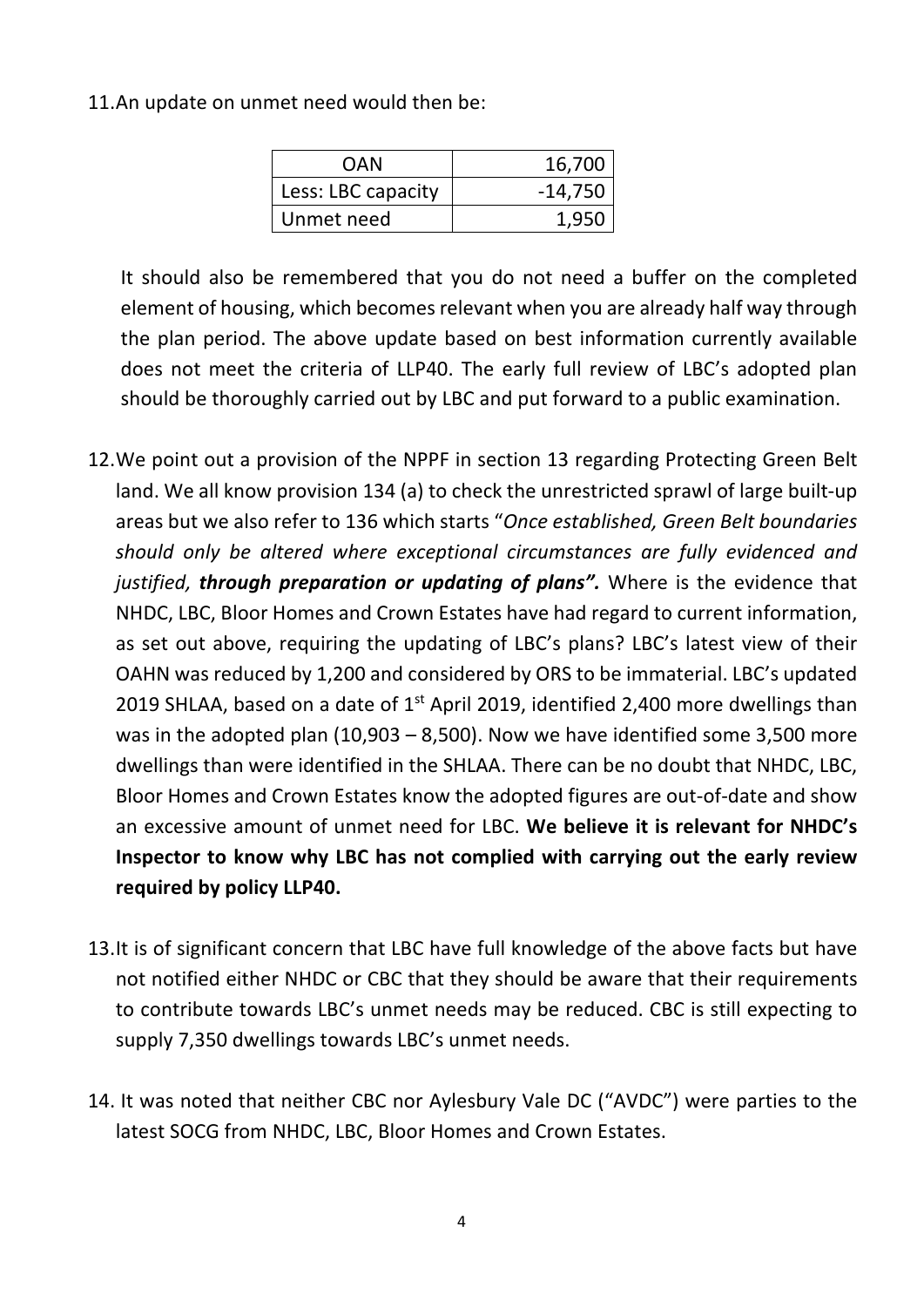- 15. If the unmet need is for the whole of the plan period then CBC, as the area deemed by LBC's Inspector as the "best fit", is able to cover this amount with sites near to Luton either already built or currently in progress.
- 16.CBC has sites already in progress allocated for meeting any unmet need of Luton, such as North Houghton Regis for 7,000 homes and North Luton for 3,100 homes, both with a good mix of housing and affordable housing. There is also the Redrow development in Caddington West, close to Luton, for 314 homes most of which are occupied and the remainder in construction.
- *17.* We consider it appropriate to look closer at Bloor Homes/White Peak Planning's submission for the hearing of Matter 21. It commences with White Peak Planning's disclaimer statement "*This report takes into account particular instructions and requirements of our client. It is not intended for and should not be relied upon by any third party. Any such party relies on this report at their own risk".*

The issues we have with this report include:

 (i) In response to the NHDC Inspector's questions the report states in 2.4.2 "*There has been no meaningful change in the housing situation in Luton".* We refer you to the notes in Paras. 5-10 above and also to (iii) below. You will see that White Peak's review identified a further 2,308 sites, being an increase of 27% on 8,500 in just 17 months.

 (ii) The report ignores the commitment of LBC to a full review of the plan commencing before the end of 2019 and being ready for public examination by mid-2021. At the date of the report, September 2020, there is no mention of how this review was progressing.

(iii) White Peak Planning's report in 2.5.32 states that they have carried out a review of sites not included in the 2019 SHLAA for the period from 1st April 2019 to August 2020 that have either been granted planning permission by LBC or have a resolution to grant. They identified 42 sites totaling 2,308 dwellings. The SHLAA used as its base period 31 March 2019 so these sites were additional to those recorded in the SHLAA, which total 6,578. Therefore, together with the completed dwellings at 31 March 2019 of 4,325 and the 6,578 and 2,308, the total of identified White Peak Planning sites established up to August 2020 amount to 13,211. To this has to be added the 4 months figures to 31 December 2020. **This, without the 4 months figures, is already 55% higher than the 8,500 in the Plan**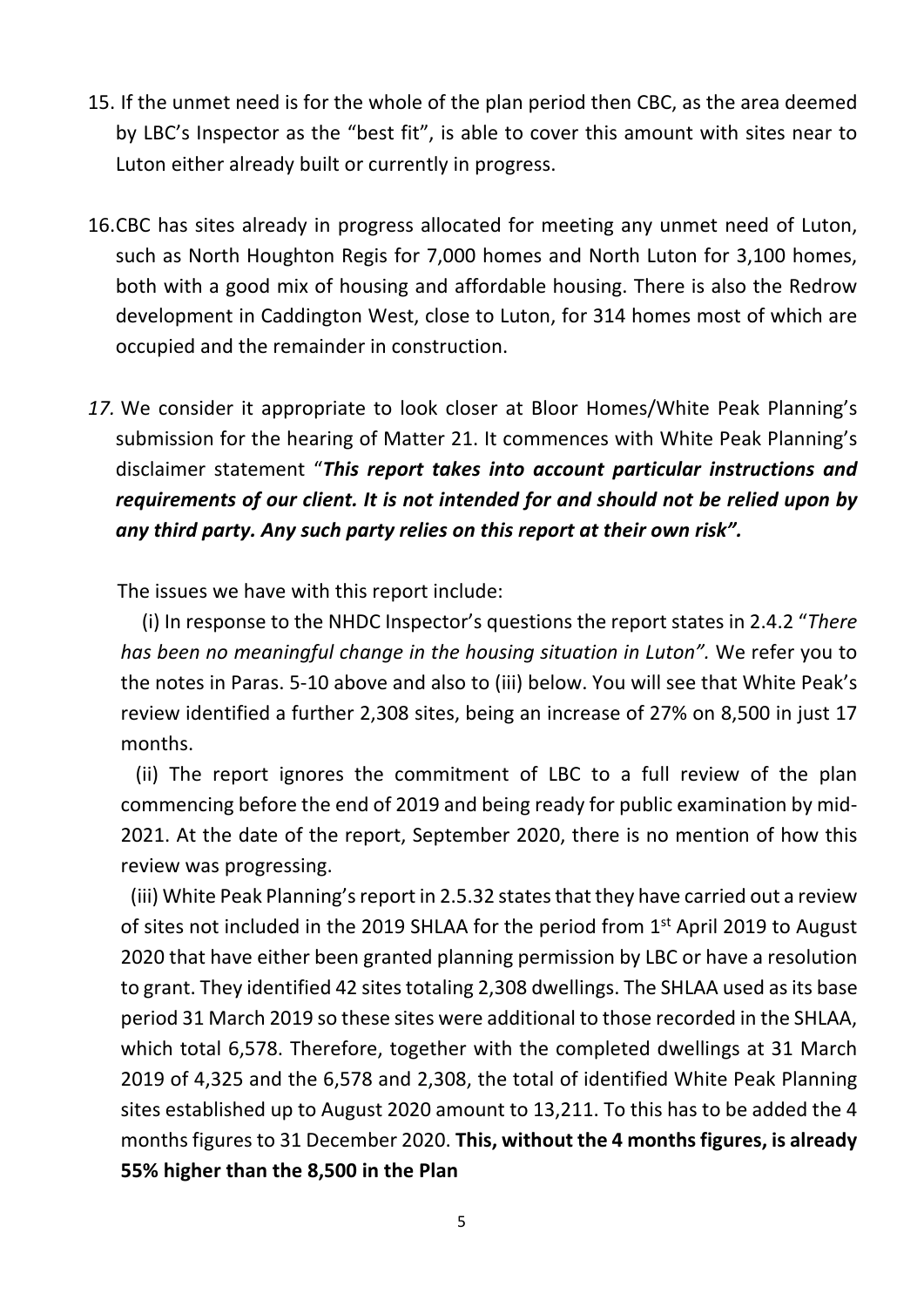**and yet White Peak Planning, acting on the instructions and requirements of their client, Bloor Homes, state in their September 2020 report that there has been no meaningful change in the housing situation in Luton.** Incidentally our own investigations have identified 14,750 (see para.9).

 (iv) We noted that White Peak Planning had, during their September 2020 review of the planning applications, made a case about the Burr Street site for 179 residential dwellings being refused. They did not record the re-submission on this site on 29<sup>th</sup> July for 169 dwellings with 20 less 1-beds and 10 more 2-beds and exactly the same 25 dwellings of 3+-beds. This application was granted planning permission on 4 November 2020.

(v) The additional 4,711 sites in (iii) above  $(13,211 - 8,500)$  known to White Peak Planning shows that the statement that "*there is limited developable land available for new homes within Luton's administrative area" (para. 2.5.4 of their* report referenced by Bloor for Matter 21) is unjustifiable.

 (vi) We have requested details of the 2,308 dwellings identified by White Peak Planning from 1st April 2019 to August 2020 because in July 2020 alone we identified 2,067. We need to compare our findings because although we have worked diligently, as recorded in 7 above, either party could have made errors in interpretation as indicated in (iv) above.

- 18. We note that there has been reference to CBC having to:
	- (a) meet a particular target of building in the HMA in addition to their contribution to LBC's unmet needs, and
	- (b) having to increase their policy on affordable homes to meet LBC's shortfall in that area

We can advise that these two points were robustly rejected by CBC in their hearing sessions on 16 & 17 December 2020.

19.In conclusion we submit that there is no need to release valuable Green Belt land in EOL to contribute towards Luton's anticipated unmet need up to 2031 and that SP19 should be eliminated.